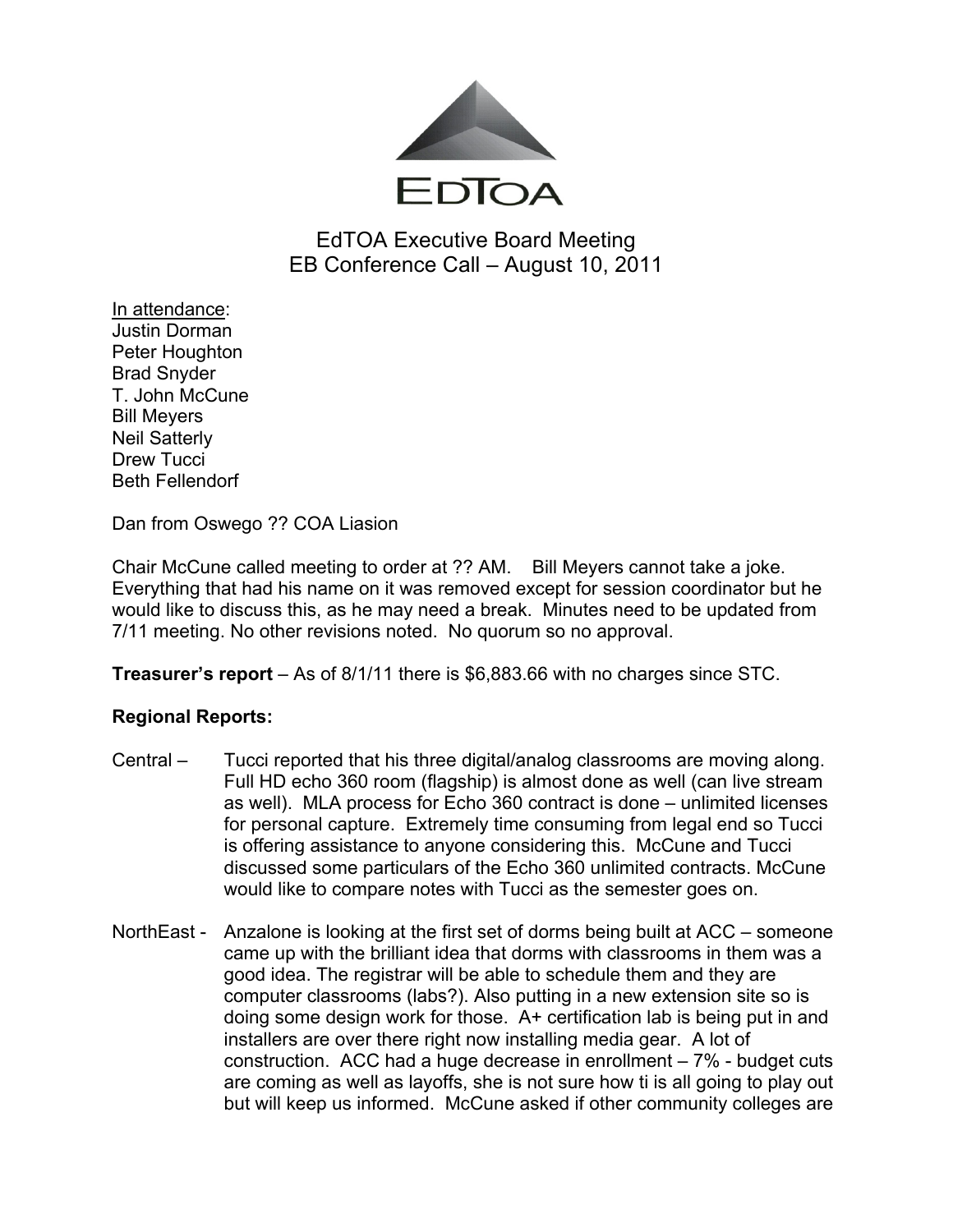experiencing this – she is unsure but she does know that the faculty of ACC never leave so there are no new faculty and the salary levels are very, very high. Balancing off the payroll does not occur at ACC so that is part of the budget problems.

Houghton reports that SCCC actually had a slight increase in enrollment. Houghton is being moved to academic computing side of the house.

- SouthEast No report no representation on call.
- Western Nothing to report at this time. McCune asked about WebEx for future meetings and possibly for the SBE meeting.
- CCIO The state campus alliance networks was sent out to the CCIO's, but nothing else to really report.
- COA Regional forums are being looked at, one for the fall and one for the spring. Would like to see a lecture capture forum. For the fall semester Oswego is looking for pinacto (?) pilot for the fall. Fellendorf would like to see COA and EdTOA work together with this since there is back end server support as well as the front end AV folks. Lecture capture crosses between EdTOA and COA and a forum would be advantageous for both groups. Tucci would like to try to host a meeting for not only his room Lecture Capture 2 but would think spring would be a more realistic time frame.

#### FACT2

- Advisory Council- Snyder just started receiving emails (yesterday) and Lisa is trying to get him added to the listserv and confluence. So he is just getting started but is excited.
- NYN- Satterly wants to thank Tucci for calling them for assistance. NYN will be on a conference call with Fellendorf to talk about media management services that they can dovetail with their accordant system. Satterly had a conference call with Polycomm yesterday and asked if there was a way to put together a SUNY technical workshop – not just capture but for media management as well. Polyomm agreed and they will be discussing this in the next couple of weeks. Satterly would like to find out from us what the needs are from EdTOA and SUNY.
- STC There has been no calls since STC. The evaluation form seems a bit short for the PD's – primarily due to the fact that many people were traveling that day.

Webmaster- No updates at this time.

Classroom Capture special interest group – McCune is looking for a chair as he is the EdTOA chair.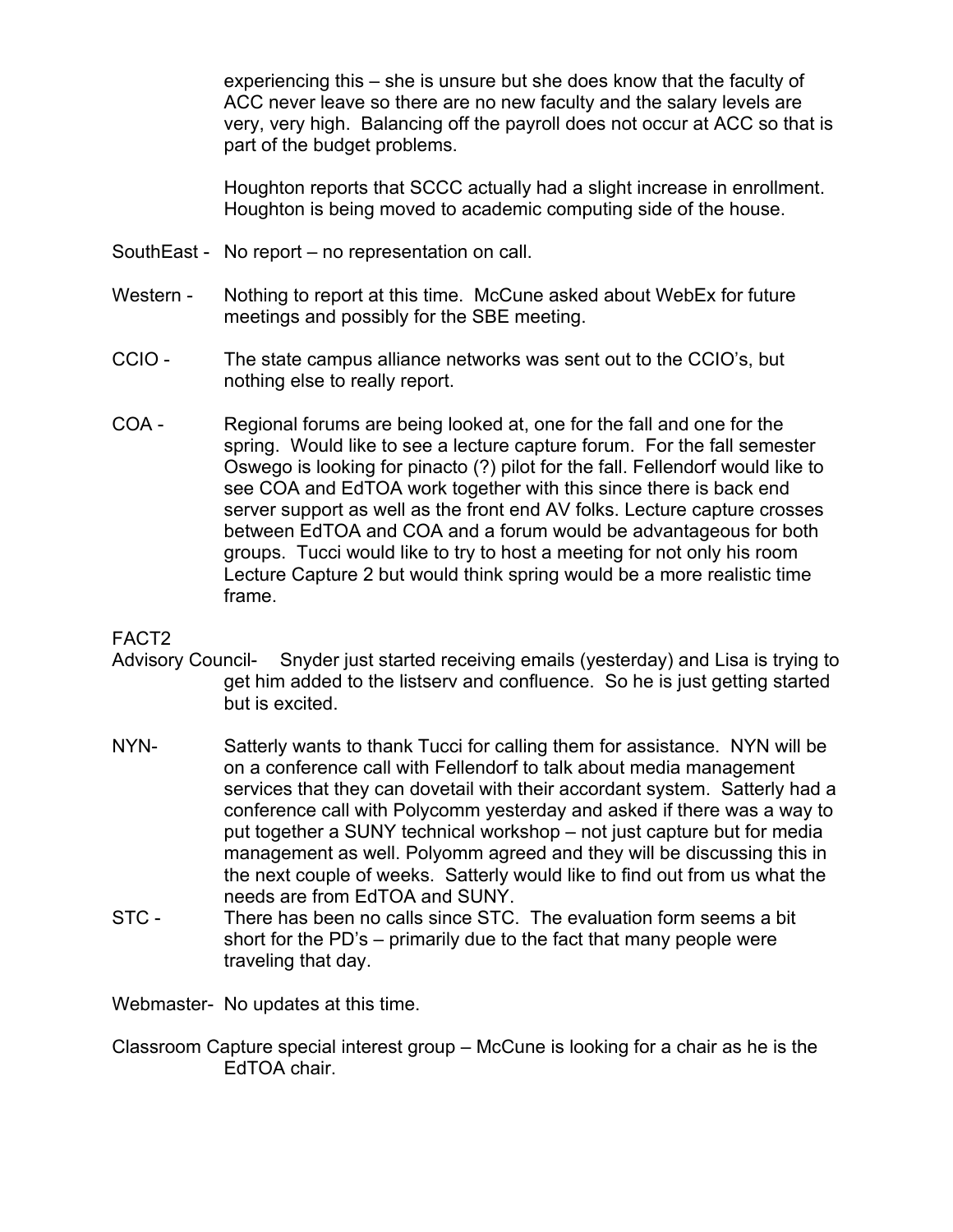### **Old Business:**

- SBE  $\qquad$  October 5<sup>th</sup> at 10:00 in the Meadow room. McCune will try to have a Webex as well so that people can attend either in person or via the web. McCUne asked if travel has been restricted and Tucci responded to the affirmative. We may need to use other virtual meeting tools in the future if this becomes a problem. We may be able to have a couple of sessions – Satterly's media management and perhaps Czinski (sp) who could not do STC – Video Walls. Perhaps a generalized video interest roundtable as well would be good.
- CPD- Training survey McCune received a couple of topics and will send to X list before the general list. Hopefully we can get the CPD to move forward to provide EdTOA with some professional development.

#### **New Business:**

EdTOA L – new member recruitment. 26 institutions are not represented on EdTOA-L. McCune would like to see 2 members from each campus. McCune would like to know what has been done for successful new member recruitment in the past (crickets). Regional rep would call the campuses and make sure they were aware of our group and anyone who could be considered an EdTOA member is added to the listserv. There has been a lot of turnover lately so it could be that there are people that are just not aware of our group. Tucci would like to suggest a possible marketing packet (hesitates to say newsletter) – something that touches upon the big topics as well as letting people know they can call upon their colleagues FOR FREE!! Satterly suggests (and Ruoff agrees) that regional reps should reach out to the campuses – by phone call – the personal touch works better than an email in this case. Satterly offered to make a call or two. McCune will draft a list and send it out to the regional reps to start making some calls!

McCune was contacted by Mike Notarius wanted to know if EdTOA would like to participate in Wizard this November (15-17) – specifically if EdTOA would be interested in holding any sessions and then if EdTOA would be willing to contribute funding to lower the costs of attendance. McCune would like to know if anyone has attended Wizards and if anyone finds this conference beneficial – do we want to participate and do we want to hold a session (at least) or a meeting?? Think about this because the collaboration between groups may be good. COA Liaison (Dan) was asked if he is participating and he is – perhaps lecture capture would be a good presentation. If we do something we would want to do it well. McCune would at least like to attend Wizard this year to see if it would be beneficial – but we could always promote it to our members through the website and through emails. We could think about something more official for next year.